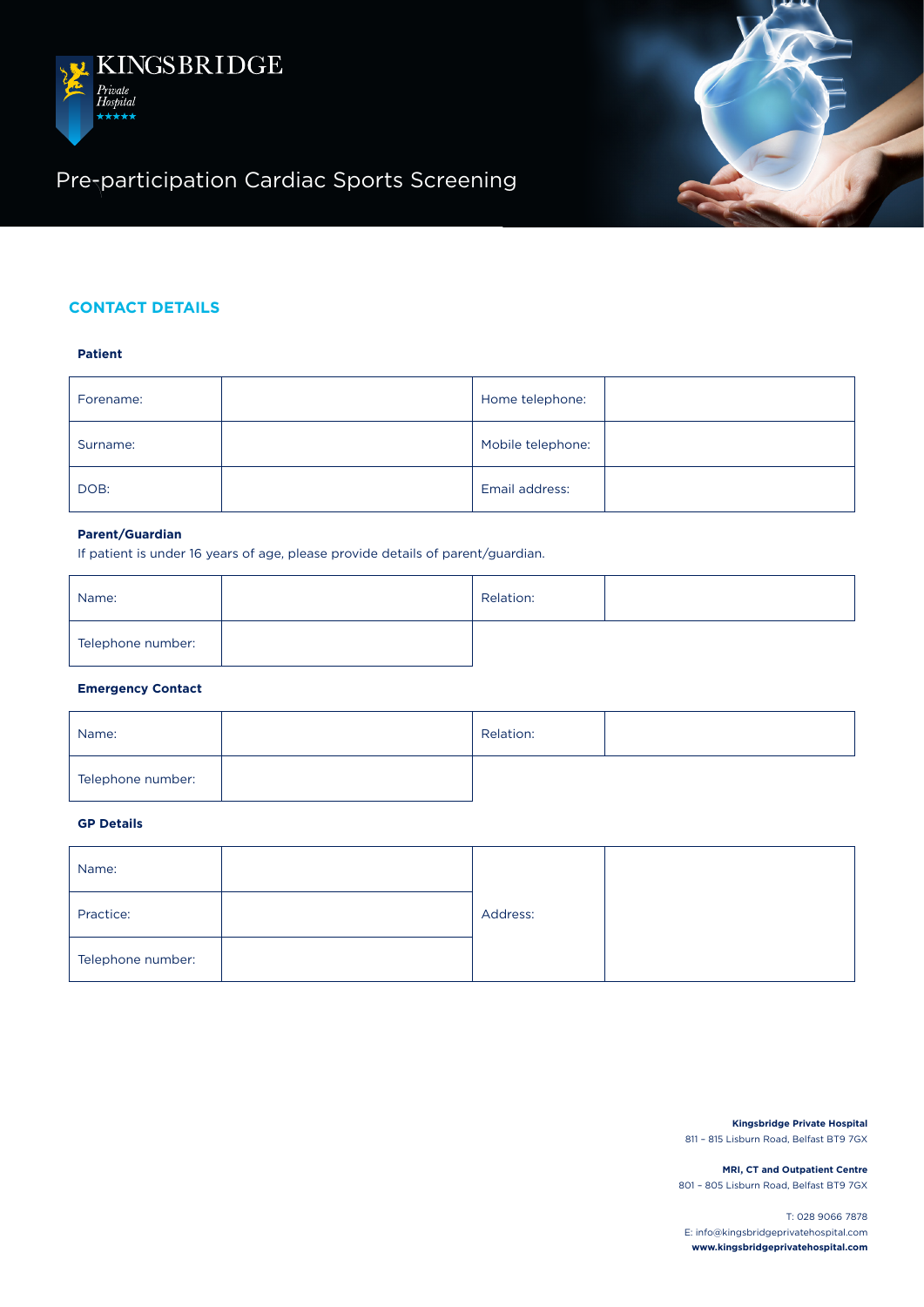## **PERSONAL DETAILS**

| Forename:                                                                                                                    |                                                                                                     | Gender:      |                                                                   |
|------------------------------------------------------------------------------------------------------------------------------|-----------------------------------------------------------------------------------------------------|--------------|-------------------------------------------------------------------|
| Surname:                                                                                                                     |                                                                                                     | Age:         |                                                                   |
|                                                                                                                              |                                                                                                     | Height:      |                                                                   |
| Address:                                                                                                                     |                                                                                                     | Weight:      |                                                                   |
| Postcode:                                                                                                                    |                                                                                                     | Main sports: |                                                                   |
| DOB:                                                                                                                         |                                                                                                     |              |                                                                   |
| Ethnicity (please tick)                                                                                                      |                                                                                                     |              |                                                                   |
| White:                                                                                                                       | British $\Box$ Irish $\Box$ Turkish/Cypriot $\Box$ Greek/Cypriot $\Box$ Kurdish $\Box$ Other $\Box$ |              |                                                                   |
| Mixed:                                                                                                                       | White & Black Caribbean $\Box$                                                                      |              | White & Black African $\Box$ White & Asian $\Box$<br>Other $\Box$ |
| <b>Black:</b>                                                                                                                | Caribbean $\Box$ East African $\Box$ West African $\Box$                                            |              | Other $\square$                                                   |
| Asian:                                                                                                                       | Indian $\square$<br>Pakistani $\square$<br>Bangladeshi                                              |              |                                                                   |
| Other:                                                                                                                       | Chinese $\Box$<br>Filipino $\Box$<br>Vietnamese $\square$                                           | Other $\Box$ |                                                                   |
| If other, please specify:                                                                                                    |                                                                                                     |              |                                                                   |
| Yes $\Box$<br>$No$ $\Box$<br>Do you have any heart conditions?                                                               |                                                                                                     |              |                                                                   |
| If yes, please provide details:                                                                                              |                                                                                                     |              |                                                                   |
| $No$ $\Box$<br>Yes $\Box$<br>Has a Doctor ever advised you not to participate in sport due to a heart problem? (please tick) |                                                                                                     |              |                                                                   |
| If yes, please provide details:                                                                                              |                                                                                                     |              |                                                                   |
| $No$ $\Box$<br>Yes $\Box$<br>Have you been screened before? (please tick)                                                    |                                                                                                     |              |                                                                   |
| If yes, please provide details:                                                                                              |                                                                                                     |              |                                                                   |
| $No$ $\Box$<br>Yes $\Box$<br>Are you taking any medication? (please tick)                                                    |                                                                                                     |              |                                                                   |
| If yes, please provide details:                                                                                              |                                                                                                     |              |                                                                   |
|                                                                                                                              |                                                                                                     |              | Kingsbridge Private Hospital                                      |

811 – 815 Lisburn Road, Belfast BT9 7GX

**MRI, CT and Outpatient Centre** 801 – 805 Lisburn Road, Belfast BT9 7GX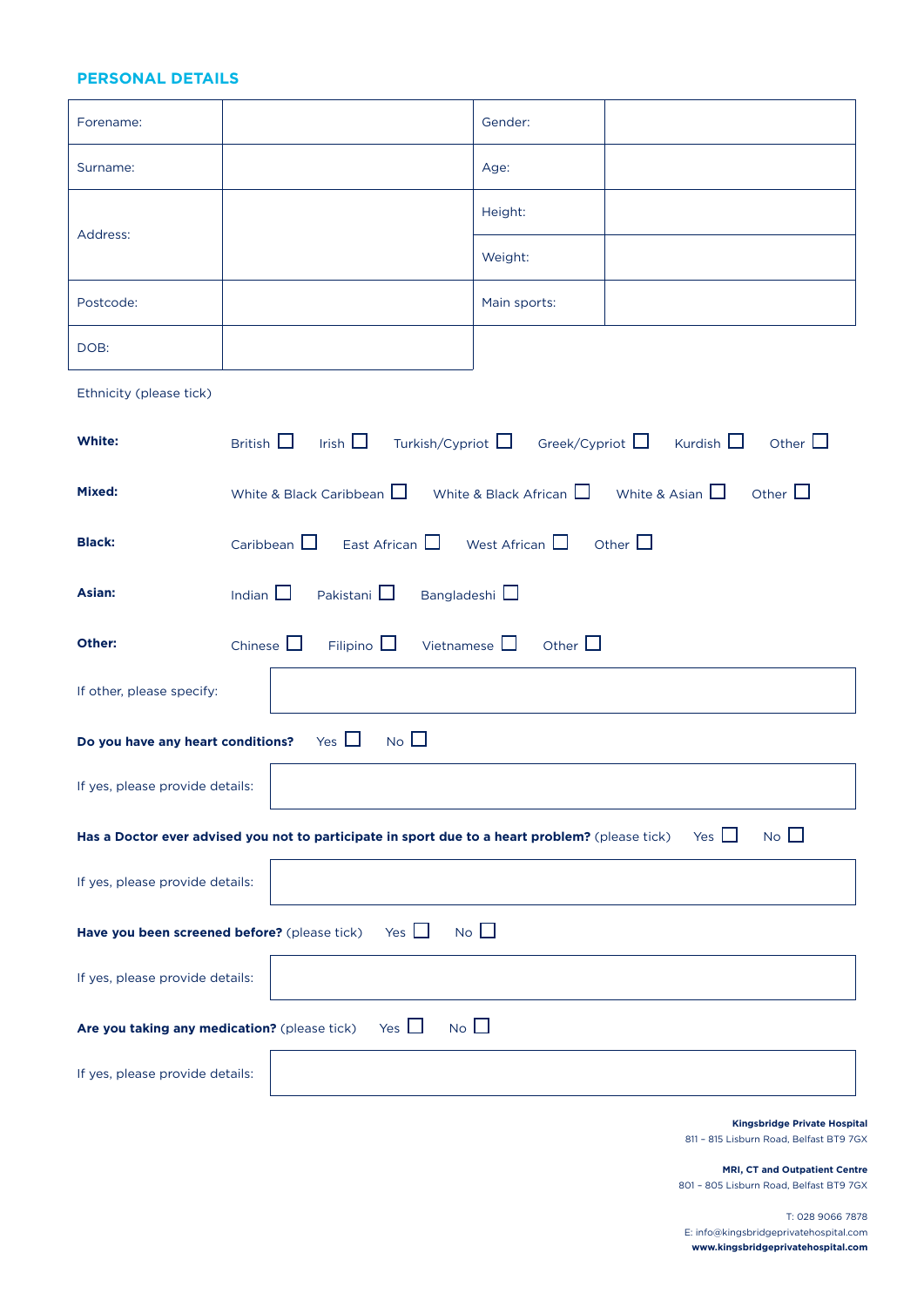## **QUESTIONS**

### **1. Have you ever fainted?**

| A)                                          | No<br>Yes $\Box$<br>When you exercise.                                                                              |  |  |
|---------------------------------------------|---------------------------------------------------------------------------------------------------------------------|--|--|
|                                             | If yes, please describe your experience.                                                                            |  |  |
| B)                                          | N <sub>o</sub><br>Yes $\Box$<br>Following exercise.                                                                 |  |  |
|                                             | If yes, please describe your experience.                                                                            |  |  |
| $\mathsf{c}$                                | No<br>Yes $\Box$<br>At any other time.                                                                              |  |  |
|                                             | If yes, please describe your experience.                                                                            |  |  |
| 2. Do you experience any form of dizziness? |                                                                                                                     |  |  |
| A)                                          | No<br>When you exercise. Yes $\Box$                                                                                 |  |  |
|                                             | If yes, please describe your experience.                                                                            |  |  |
| B)                                          | No<br>Yes $\Box$<br>Following exercise.                                                                             |  |  |
|                                             | If yes, please describe your experience.                                                                            |  |  |
| $\mathsf{c}$ )                              | No<br>Yes $\Box$<br>At any other time.                                                                              |  |  |
|                                             | If yes, please describe your experience.                                                                            |  |  |
|                                             | 3. Do you experience palpitations? (Palpitations are when you are aware that your heart is beating whilst resting.) |  |  |

Yes  $\Box$  No  $\Box$ 

If yes, how recently? Please describe what you experienced.

**Kingsbridge Private Hospital** 811 – 815 Lisburn Road, Belfast BT9 7GX

**MRI, CT and Outpatient Centre** 801 – 805 Lisburn Road, Belfast BT9 7GX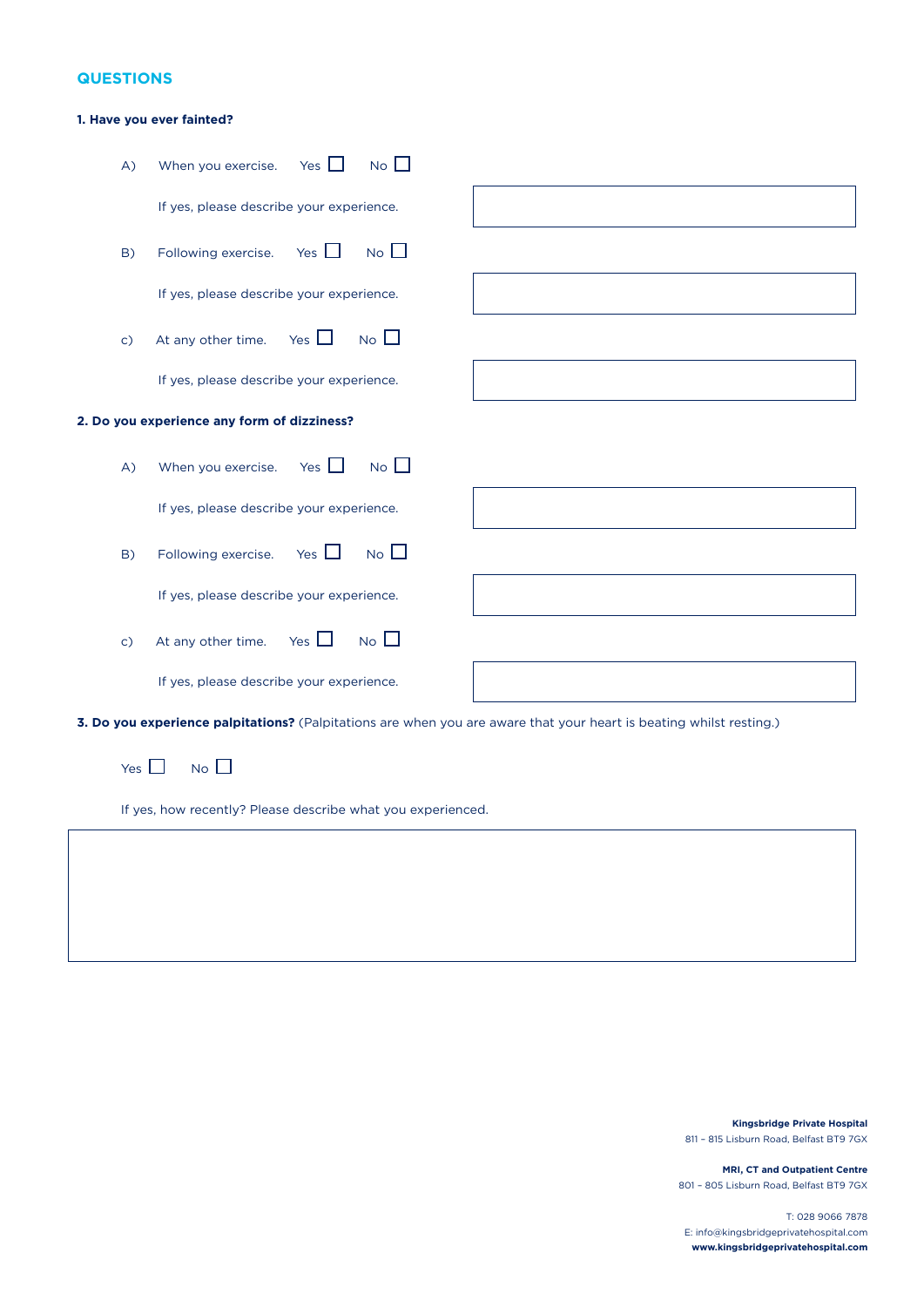### **4. Do you experience a tightness or heaviness in the chest or alternatively any chest pain?**

| When you exercise. Yes $\Box$<br>$No$ $\Box$<br>A)                                             |
|------------------------------------------------------------------------------------------------|
| If yes, please describe your experience.                                                       |
| Yes $\Box$ No $\Box$<br>Following exercise.<br>B)                                              |
| If yes, please describe your experience.                                                       |
| At any other time. Yes $\Box$ No $\Box$<br>$\mathsf{C}$                                        |
| If yes, please describe your experience.                                                       |
| 5. Have you ever been our of breath or felt tired to a greater extent than your team mates?    |
| Yes $\Box$ No $\Box$                                                                           |
| If yes, please describe what you experienced.                                                  |
|                                                                                                |
|                                                                                                |
| 6. Have you or any of your family members been told they have any form of heart disease?       |
| Yes $\Box$ No $\Box$                                                                           |
| If yes, please state age of onset.                                                             |
|                                                                                                |
|                                                                                                |
| 7. Has there been an unexplained death or deaths due to heart disease in young family members? |
| No<br>Yes $\vert$                                                                              |
| If yes, please describe the circumstances and at what ages the death occurred.                 |
|                                                                                                |

**Kingsbridge Private Hospital** 811 – 815 Lisburn Road, Belfast BT9 7GX

**MRI, CT and Outpatient Centre** 801 – 805 Lisburn Road, Belfast BT9 7GX